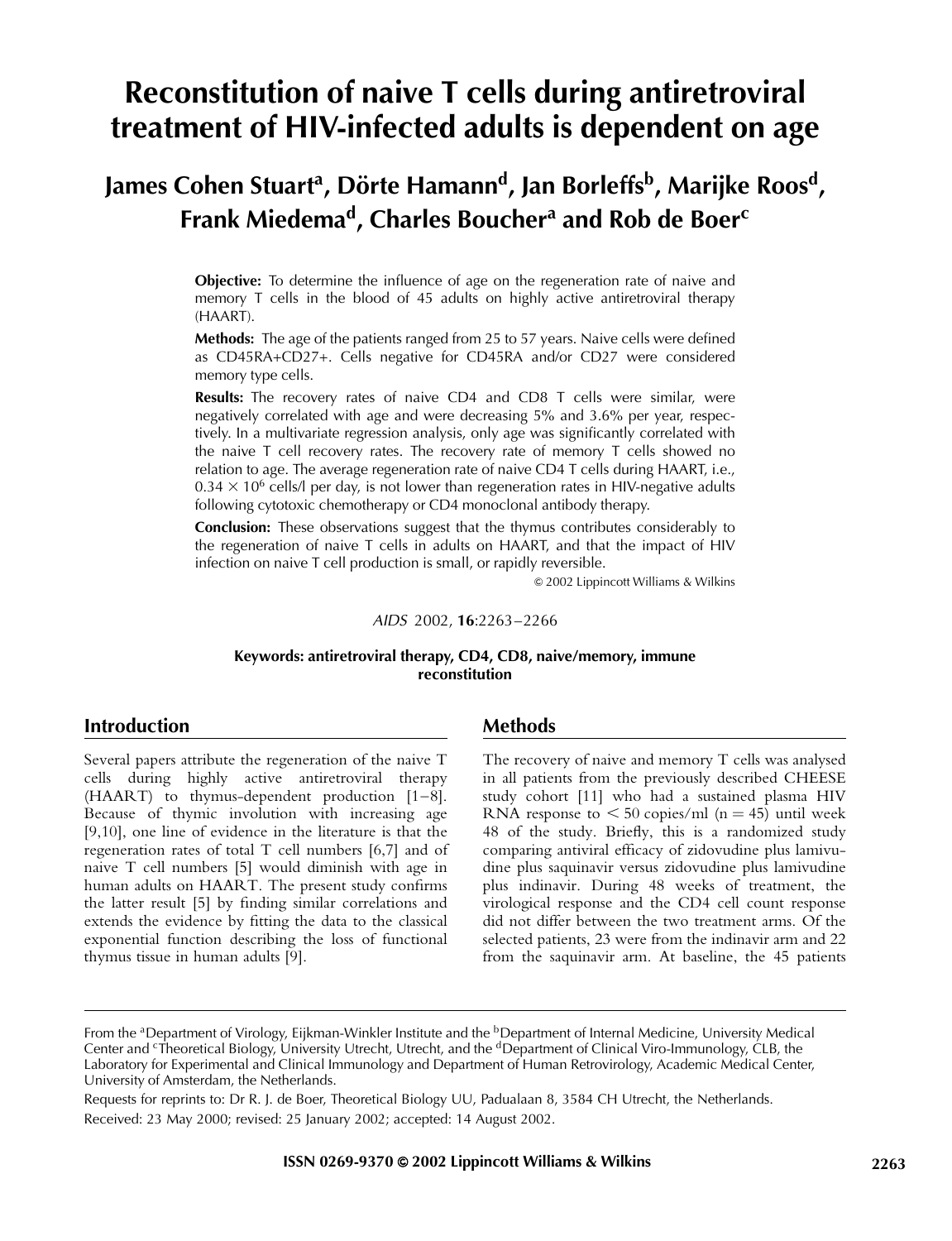from the CHEESE study included in this analysis had CD4 cell counts ( $P = 0.7$ ) and HIV RNA plasma levels  $(P = 0.22)$  that did not differ from those of the patients excluded from this analysis.

Blood samples were obtained at week  $-2$ , at week  $0$ and every 4 weeks to week 24 and then every 8 weeks from week 24 to week 48 of treatment. Plasma HIV RNA levels were measured using an investigational version of the ultrasensitive quantitative reverse transcriptase polymerase chain reaction (RT-PCR) assay (Amplicor HIV-1 Monitor, Roche Diagnostic Systems, Branchburg, New Jersey, USA). The lower limit of detection was 50 copies/ml. Lymphocyte immunophenotyping was performed as previously described [\[11\]](#page-3-0). T cells expressing both CD45RA and CD27 were regarded as naive cells. Cells that lacked CD45RA and/or CD27 were designated memory cells [\[12,13\]](#page-3-0).

## **Results**

Because immune recovery during HAART is dependent on virus suppression [\[14\]](#page-3-0), the reconstitution of T cells during 48 weeks of therapy was investigated in a group of patients who all achieved plasma HIV RNA levels  $\leq 50$  copies/ml (Fig. 1). The mean age of the patients at baseline was 37.2 years (range, 25–57 years). The median plasma HIV RNA level at baseline was 72 000 copies/ml. The patients achieved plasma HIV RNA levels  $\leq 50$  copies/ml within a median period of 16 weeks (range, 4–44). For each patient, the recovery rate of naive and memory T cells in the blood during the initial 48 weeks of HAART was estimated by linear regression. The mean  $(\pm$ SEM) recovery rates of naive CD4 and CD8 T cells were  $0.34 \pm 0.04$  and  $0.36 \pm$  $0.04 \times 10^6$  cells/l per day, respectively. The recovery rates of naive CD4 and naive CD8 T cells were not significantly different (paired samples t test,  $P = 0.5$ ). The recovery of memory CD4 T cells was biphasic, with a rapid recovery rate in the first 4 weeks of therapy  $(1.46 \pm 0.4 \times 10^6 \text{ cells/l per day})$  and a slow recovery rate between week 4 and week 48 (0.17  $\pm$  0.06  $\times$  $10^6$  cells/l per day), consistent with previous findings [\[15\]](#page-3-0). No differences of recovery rates were observed between the two treatment groups (data not shown).

Because thymic function diminishes with increasing age, the influence of age on the rate of naive T cell regeneration was examined (Fig. [2\).](#page-2-0) The recovery rates of the naive CD4 and CD8 T cells correlated negatively with the age of the patients ( $r = -0.41$ ,  $P = 0.005$  and  $r = -0.47$ ,  $P = 0.001$ , respectively), and were correlated with one another ( $r = 0.7$ ,  $P < 0.001$ ; not shown). The decrease of the recovery rates with increasing age fitted best to an exponential function with estimated decrease of the recovery rate of 5% per year for the naive CD4 T



Fig. 1. Reconstitution of absolute number of circulating (a) CD4 and (b) CD8 T cells during 48 weeks of highly active antiretroviral therapy: total count (triangles), memory cells (squares) and naive cells (circles). Bars indicate standard error of the mean.

cells and 3.6% per year for naive CD8 T cells. The recovery rate of memory CD4 T cells was not correlated with age ( $r = -0.07$ ,  $P = 0.6$ ), nor was the daily decrease of memory CD8 T cells  $(r = 0.1, P = 0.2)$ . Therefore, the results indicate that the age of patients is an important determinant for the naive T cell regeneration rate.

To investigate whether the regeneration rate of naive T cells depends on the number of pre-existent naive T cells, the relation between pretreatment counts of naive CD4 and CD8 T cells and the recovery rates of the respective T cell subsets was determined. No significant correlations were observed between naive T cell baseline counts and recovery rates ( $r = 0.2$ ,  $P = 0.2$ , and  $r = -0.1$ ,  $P = 0.4$ , respectively). This seems in contrast with previous studies [\[1,16\]](#page-3-0) reporting a positive correlation between baseline naive CD4 T cell counts and the increase of naive CD4 T cells. However, such positive correlations may be spurious (false positive) as a result of a regression-to-the-mean effect, because the naive baseline T cell count  $(N_0)$ appears in both correlated variables [i.e., in  $N_0$  itself, and in the increase  $(N_t - N_0)$  of naive T cells with time t].

To determine whether age is an independent predictor of the naive T cell regeneration rate, a multivariate regression analysis was performed using the regeneration rate of naive CD4 T cells as the dependent variable. Indepen-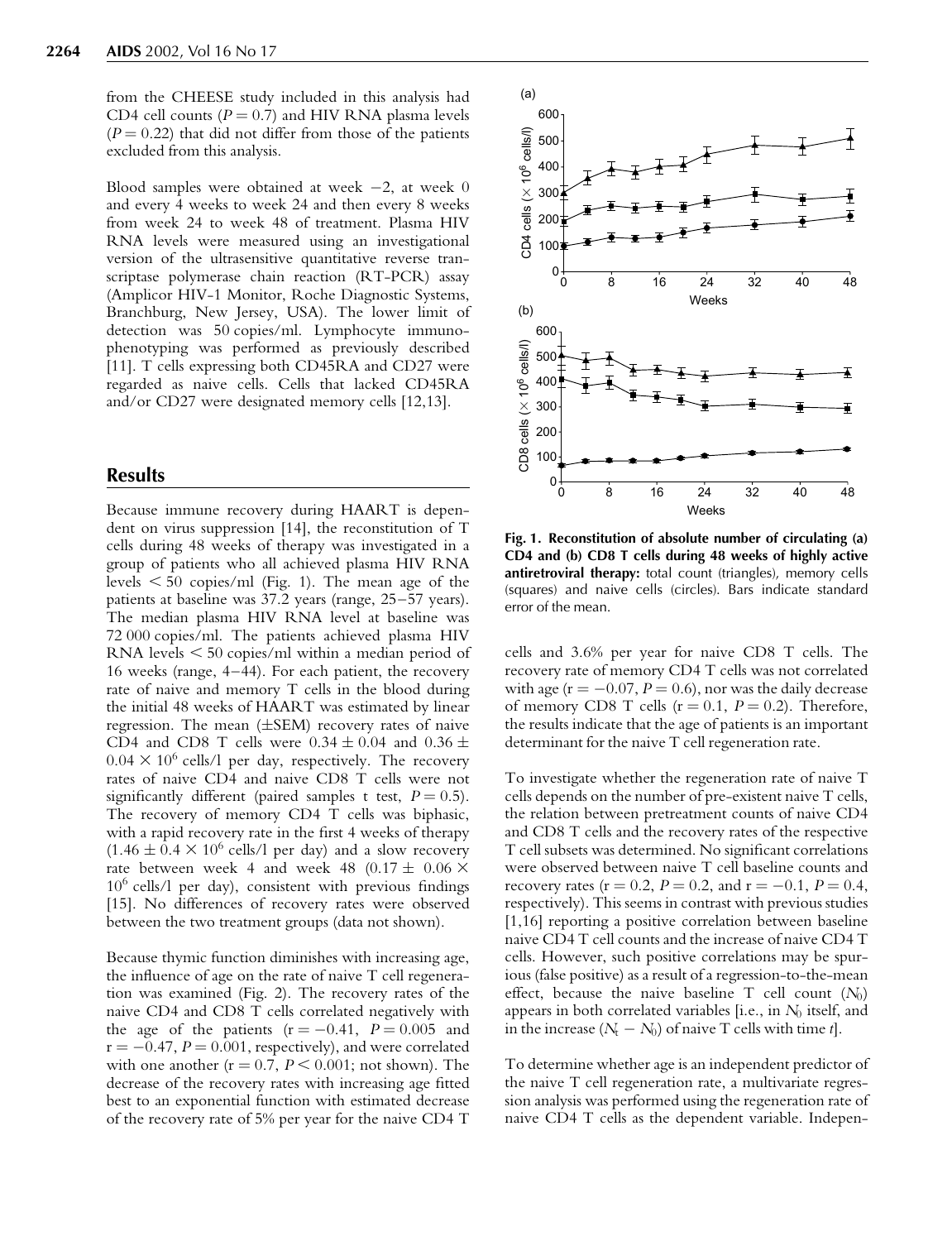<span id="page-2-0"></span>

Fig. 2. Age and the recovery rates of T cell subsets: (a) naive CD4 T cells (r  $= -0.41$ ,  $P = 0.005$ ), (b) naive CD8 T cells (r  $=$   $-0.47$ ,  $P = 0.001$ ), (c) memory CD4 T cells (r  $=$   $-0.07$ ,  $P = 0.6$ ) and (d) memory CD8 T cells (r  $=$  0.1,  $P = 0.2$ ). The decrease of the recovery rate of naive T cells with increasing age was fitted to an exponential function:  $R(a) = p_1 e^{p2(a)}$ , where  $R(a)$  is the recovery rate and a is the age. For naive CD4 T cells,  $p_2 = 0.05 \pm 0.016$ , corresponding to a decay rate of 5.0% per year. For naive CD8 T cells,  $p_2 = 0.036 \pm 0.016$ , corresponding to a decay rate of 3.6% per year.

dent variables (covariates) in the model were age, baseline CD4 count, baseline viral load, and baseline naive CD4 T cells. Only age had a significant (inverse) correlation with the naive CD4 T cell regeneration rate in this multivariate analysis ( $P = 0.015$ ). The P values of the correlations with the other covariates were larger than 0.21. A similar multivariate analysis for the naive CD8 T cells revealed that age was also significantly (inversely) correlated with their regeneration rate ( $P = 0.001$ ).

# **Discussion**

The negative correlations between naive T cell recovery and age are very similar to correlations reported earlier [\[5\]](#page-3-0). Although an influence of age on thymus-independent pathways cannot be excluded, the most plausible explanation for these inverse correlations in both studies is that the thymus-dependent pathway plays an important role in naive T cell regeneration, because thymic function is known to diminish with age [\[9,10\]](#page-3-0). A caveat to be

considered for both studies is that older patients may also have had the longest duration of HIV infection and hence may have accumulated more damaged thymic tissue. However, both in our study and in the Lederman et al. study [\[5\]](#page-3-0), laboratory markers of duration of infection, baseline CD4 cell count and plasma HIV RNA levels, did not correlate with either age or the recovery rates of naive T cells (not shown). The duration of infection is, therefore, not likely to be a confounding factor.

In another study, it was reported that the number of circulating naive (CD45RA+CD62L+) CD4 T cells increased during HAART in a thymectomized patient [\[17\]](#page-3-0). However, this increase was exclusively observed in the first 12 weeks of HAART and the number remained constant thereafter. The initial rise of naive CD4 T cells in the thymectomized patient [\[17\]](#page-3-0) could, therefore, be explained by a redistribution of naive T cells from (lymphoid) tissue to blood, which typically occurs in the first weeks of HAART [\[5,15\]](#page-3-0).

We extend the Lederman *et al.* results [\[5\]](#page-3-0) by showing